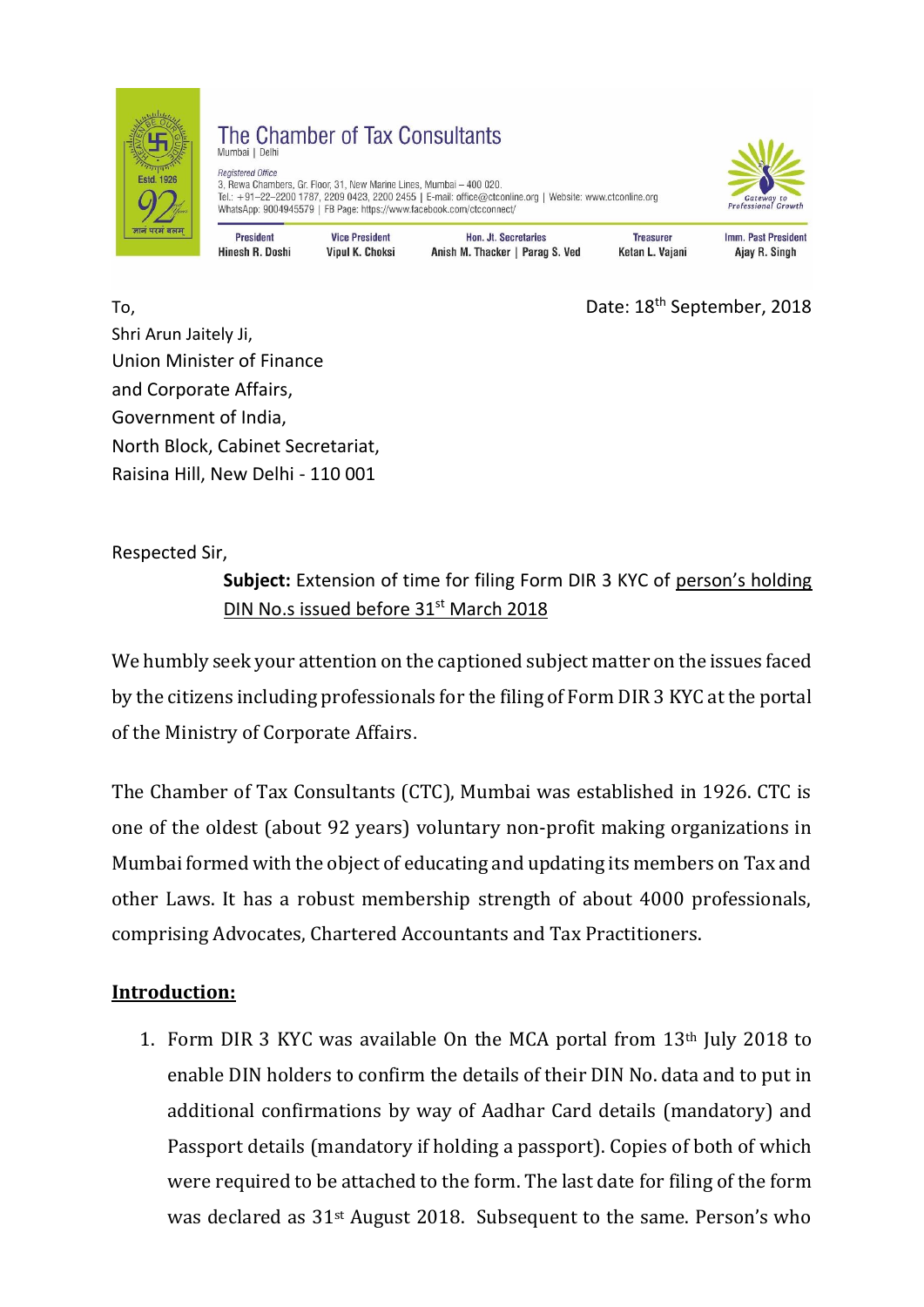had not filed their DIR 3 KYC, would have their DIN deactivated and the same could be activated by filing a DIR 3 KYC with fees of Rs. 5,000/-.

- 2. The version of the form was revised twice shortly within 20 days each time on 4th August 2018 and again on 23rd August 2018.
- 3. The form is required to be filed annually by all persons holding DIN
- 4. The MCA vide its notification dated 21st August 2018 extended the deadline from 31st August 2018 to 15th September 2018.
- 5. From the press report, it is understood that nearly 21 lakh active directors have not updated their KYC and during past 60 days only 12 lakh active directors have been able to complete their KYC as on September 15, 2018.

## **Issues:**

- 1. The form DIR 3 KYC was to be filed under the signature of the DIN holder and an authorised professional. Many persons who had obtained DIN under the earlier system did not have digital signatures. Some who had obtained digital signatures at the time of DIN application had not renewed the same. The validity of the digital signature had therefore expired and they were required to make fresh applications for obtaining digital signatures.
- 2. Many who had valid digital signatures, had a mismatch with the data filled in for the digital signature and the PAN application. The signature, therefore, gave errors at the time of affixing on the form.
- 3. The current procedure for obtaining a digital signature requires the video verification of the applicant. This procedure again requires some more time as the applicant has to receive the link, make the required video recording and then upload the same to the link provided.
- 4. The number of companies actively issuing digital signature is limited and they were not able to cope with the rush and had server errors due to which there was a delay in obtaining the digital signatures of DIN holders.
- 5. The DIN holders had a lot of difficulties in the PAN verification required in the form. Minor differences in the form filled for PAN application and for DIN resulted in the PAN not being verified. The DIN holders were then required to reconcile both and this led to substantial loss of time.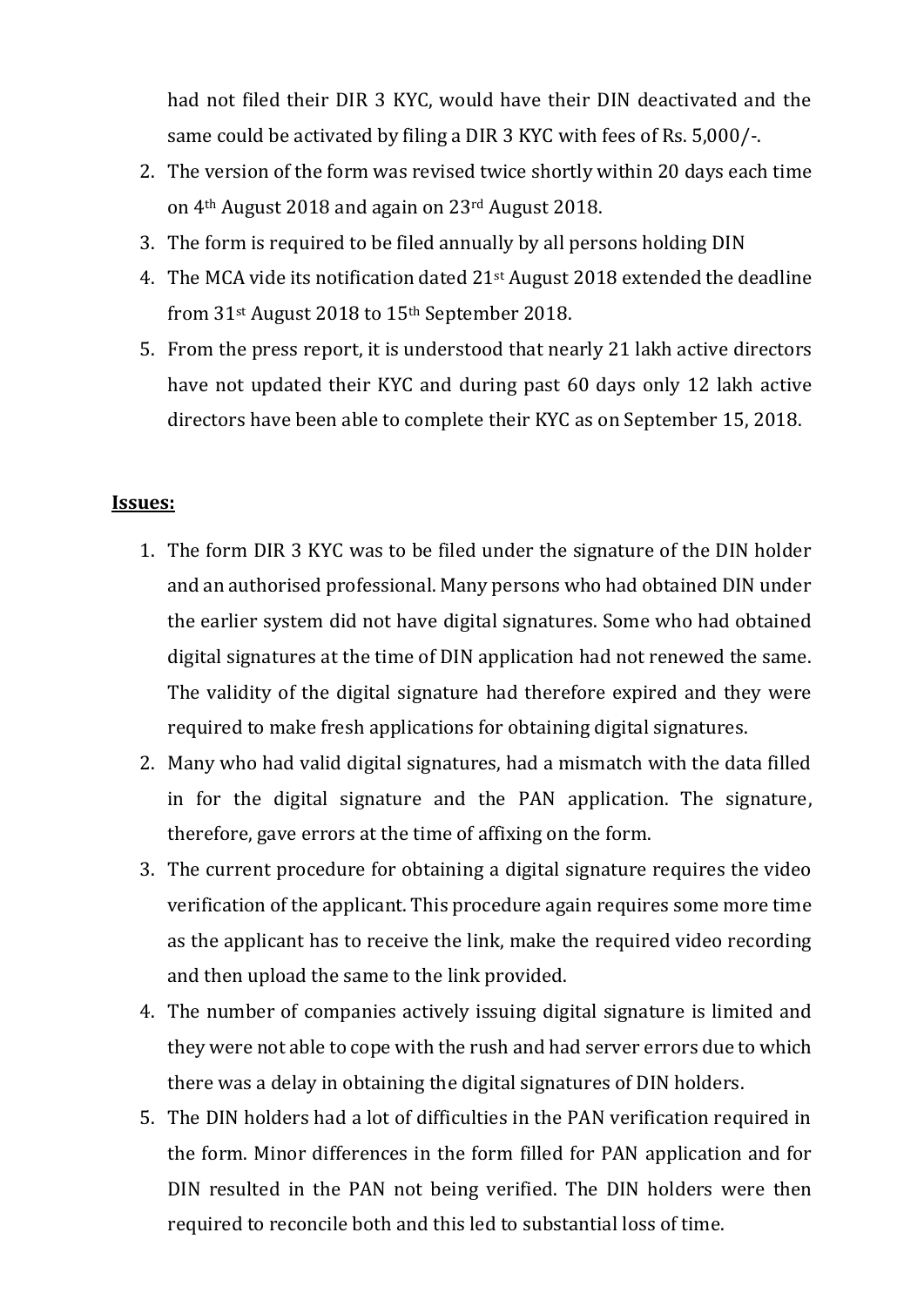- 6. There was a lack of clarity regarding the requirement of attestation and proof of residence and proof of identity required to be attached to the form. This took about 15-20 days to be sorted. The insistence on Rule 16 was cumbersome and took time to be put aside.
- 7. Some DIN holders had changed their address/name etc. They were therefore required to file form DIR 6 before filing form DIR 3 KYC. The form was revised to a newer version on 26th July 2018. The form DIR 6 took time to be approved and complaining about the same by raising a ticket on the MCA site did not make much difference in increasing the speed for processing the form.
- 8. The OTP's were sent on the registered mobile phone and emails. They were valid for only 15 minutes. This required synchronisation of the time of the consultant and the DIN holders. This was more cumbersome when the Directors were travelling in India or abroad. The difference in time zones posed a challenge in synchronisation of the times, in view of the fact that the OTP was valid for such a short time.
- 9. During the last two days before the deadline of 15<sup>th</sup> September 2018, the OTP's were not received at all be DIN holders, especially those who were out of India.
- 10.On the last two days before the deadline of 15th September 2018, DIN holders and professionals could not function at all due to the system errors. The login facility kept on giving errors and the forms could not be uploaded. The system was so slow that the log in achieved after several attempts were timed out before the form was uploaded.

**In view of the aforesaid, we wish your esteemed office to undertake the following at utmost urgent basis to restore the confidence the of stakeholders in the MCA system and endeavour to take following measure's** 

- **–**
- 1. Not to deactivate the DIN of those who have not been able to file DIR 3 KYC and give another opportunity for DIN Holder's to file form DIR 3 KYC without the payment of additional fees of Rs. 5,000/-.